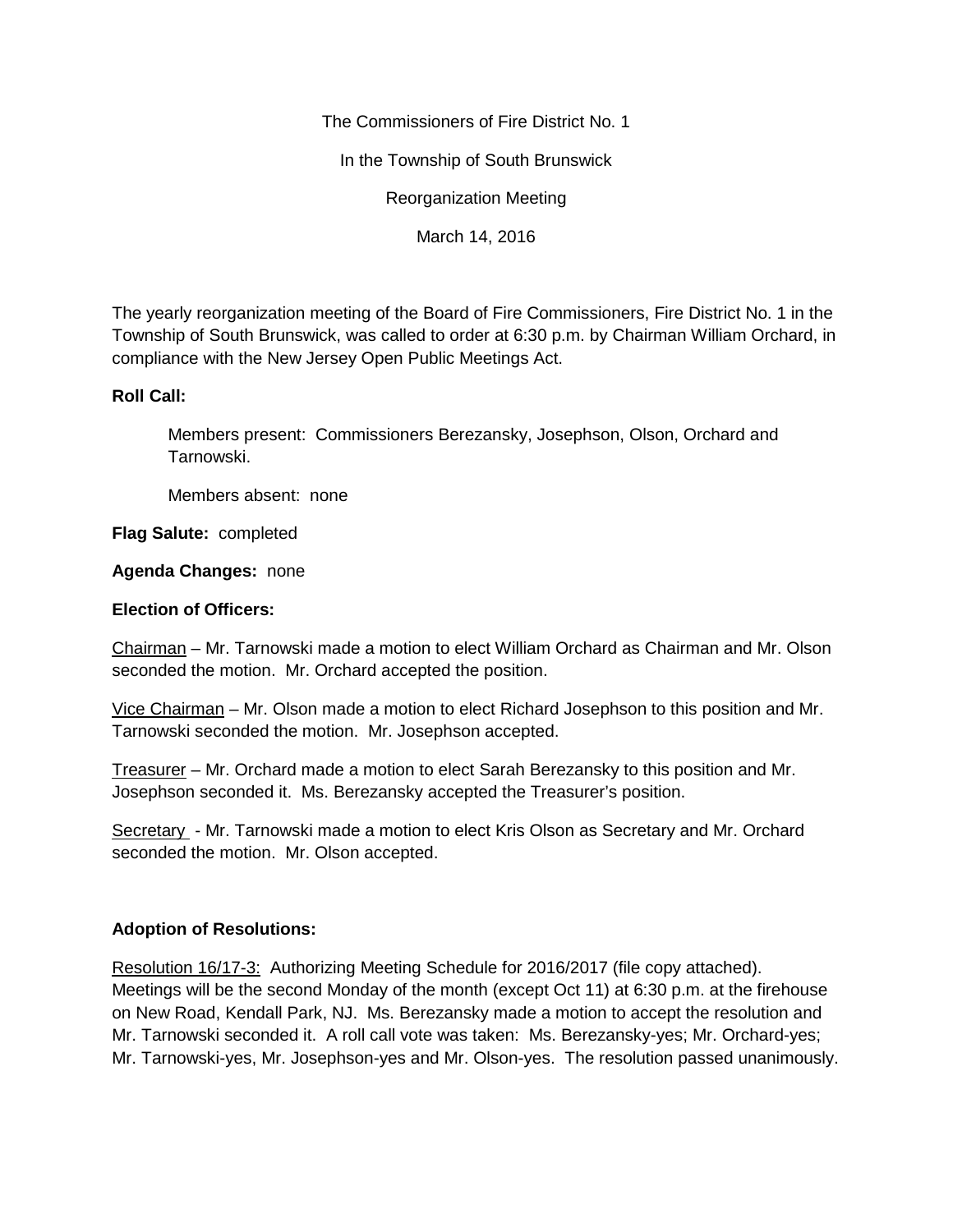Resolution 16/17-4: Authorizing Appointment of Accountant for 2016/2017 (file copy attached). The Accountant will be Oliver Walling and his appointment will be published in the newspapers. Mr. Olson made a motion to accept the resolution and Mr. Josephson seconded it. A roll call vote was taken: Ms. Berezansky-yes; Mr. Orchard-yes; Mr. Tarnowski-yes; Mr. Josephson-yes and Mr. Olson-yes. The resolution passed unanimously.

Resolution 16/17-5: Authorizing Appointment of Attorney for 2016/2017 (file copy attached). The Attorney for the Board will be Richard M. Braslow, which will also be published in the papers. Mr. Tarnowski made a motion to accept the resolution and Mr. Olson seconded it. A roll call vote was taken: Ms. Berezansky-yes; Mr. Orchard-yes; Mr. Tarnowski-yes; Mr. Josephson-yes and Mr. Olson-yes. The resolution passed unanimously.

Resolution 16/17-6: Authorizing Appointment of Auditor for 20/16/2017 (file copy attached). The Auditor will be Holman, Frenia and Allison, P.C. Mr. Olson made a motion to accept the resolution and Ms. Berezansky seconded it. A roll call vote was taken: Ms. Berezansky-yes; Mr. Orchard-yes; Mr. Tarnowski-yes; Mr. Josephson-yes and Mr. Olson-yes. The resolution passed unanimously.' This resolution shall also be published in the newspapers.

Resolution 16/17-7: Designation of Official Newspaper Publications for 2016/2017 (file copy attached). The official newspapers for the Board will be the Princeton Packet and the Home News/Tribune. Ms. Berezansky made a motion to accept the resolution and Mr. Josephson seconded it. A roll call vote was taken: Ms. Berezansky-yes; Mr. Orchard-yes; Mr. Tarnowski yes; Mr. Josephson-yes; and Mr. Olson-yes. The resolution passed unanimously.

Resolution 16/17-8: Authorizing Approval and Payment of Claims for 20/16/2017 (file copy attached). The resolution states that there must be three signatures on payment checks. Ms. Berezansky made a motion to accept the resolution and Mr. Tarnowski seconded it. A roll call vote was taken: Ms. Berezansky-yes; Mr. Orchard-yes; Mr. Tarnowski-yes; Mr. Josephson-yes and Mr. Olson-yes. The resolution passed unanimously.

Resolution 16/17-9: Authorizing Annual Salary for Fire Commissioners (file copy attached) The salaries for Chairman, Vice Chairman, Secretary and Commissioner will be \$3500 and the salary for the Treasurer will be \$5000. Mr. Olson made a motion to accept the resolution and Mr. Josephson seconded it. A roll call vote was taken: Ms. Berezansky-yes; Mr. Orchard-yes; Mr. Tarnowski-yes; Mr. Josephson-yes and Mr. Olson-yes. The resolution passed unanimously.

Resolution 16/17-10: Designating Surety Bonding for Commissioners (file copy attached). The bonding for Treasurer will be \$3,000,000 and the other Commissioners will be \$1,000,000. Mr.Tarnowski made a motion to accept the resolution and Ms. Berezansky seconded it. A roll call vote was taken: Ms. Berezansky-yes; Mr. Orchard-yes; Mr. Tarnowski-yes; Mr. Josephson yes and Mr. Olson-yes. The resolution passed unanimously.